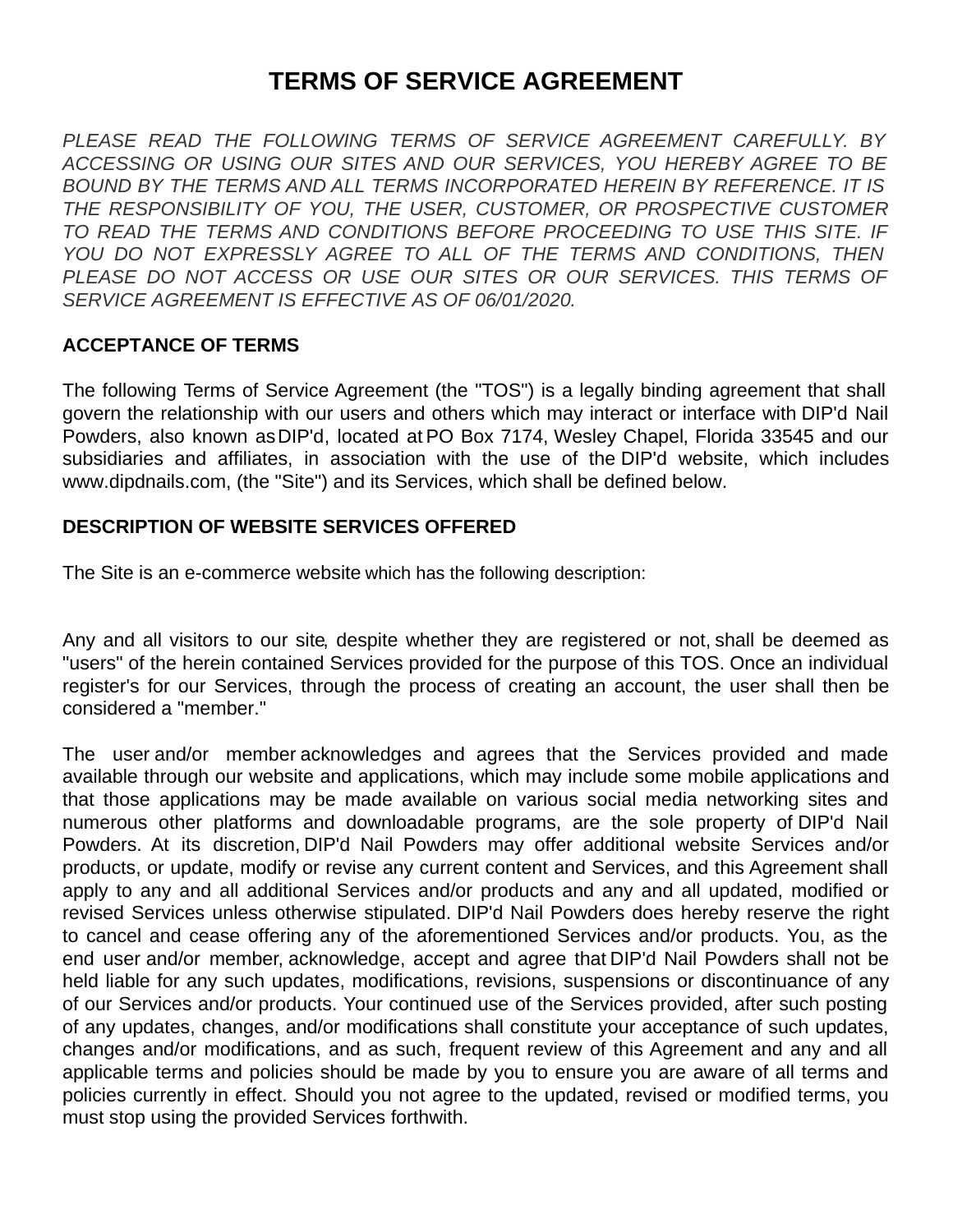Furthermore, the user and/or member understands, acknowledges and agrees that the Services offered shall be provided "AS IS" and as such DIP'd Nail Powders shall not assume any responsibility or obligation for the timeliness, missed delivery, deletion and/or any failure to store user content, communication or personalization settings.

#### **REGISTRATION**

To register and become a "member" of the Site, you must be at least 18 years of age to enter into and form a legally binding contract. In addition, you must be in good standing and not an individual that has been previously barred from receiving DIP'd's Services under the laws and statutes of the United States or other applicable jurisdiction.

When you register, DIP'd may collect information such as your name, e-mail address, birth date, gender, mailing address, occupation, industry and personal interests. You can edit your account information at any time. Once you register with DIP'd and sign in to our Services, you are no longer anonymous to us.

Furthermore, the registering party hereby acknowledges, understands and agrees to:

- a) furnish factual, correct, current and complete information with regards to yourself as may be requested by the data registration process, and
- b) maintain and promptly update your registration and profile information in an effort to maintain accuracy and completeness at all times.

If anyone knowingly provides any information of a false, untrue, inaccurate or incomplete nature, DIP'd Nail Powders will have sufficient grounds and rights to suspend or terminate the member in violation of this aspect of the Agreement, and as such refuse any and all current or future use of DIP'd Nail Powders Services, or any portion thereof.

It is DIP'd Nail Powders's priority to ensure the safety and privacy of all its visitors, users and members, especially that of children. Therefore, it is for this reason that the parents of any child under the age of 13 that permit their child or children access to the DIP'd website platform Services must create a "family" account, which will certify that the individual creating the "family" account is of 18 years of age and as such, the parent or legal guardian of any child or children registered under the "family" account. As the creator of the "family" account, s/he is thereby granting permission for his/her child or children to access the various Services provided, including, but not limited to, message boards, email, and/or instant messaging. It is the parent's and/or legal guardian's responsibility to determine whether any of the Services and/or content provided are age-appropriate for his/her child.

## **PRIVACY POLICY**

Every member's registration data and various other personal information are strictly protected by the DIP'd Nail Powders Online Privacy Policy (see the full Privacy Policy at). As a member, you herein consent to the collection and use of the information provided, including the transfer of information within the United States and/or other countries for storage, processing or use by DIP'd Nail Powders and/or our subsidiaries and affiliates.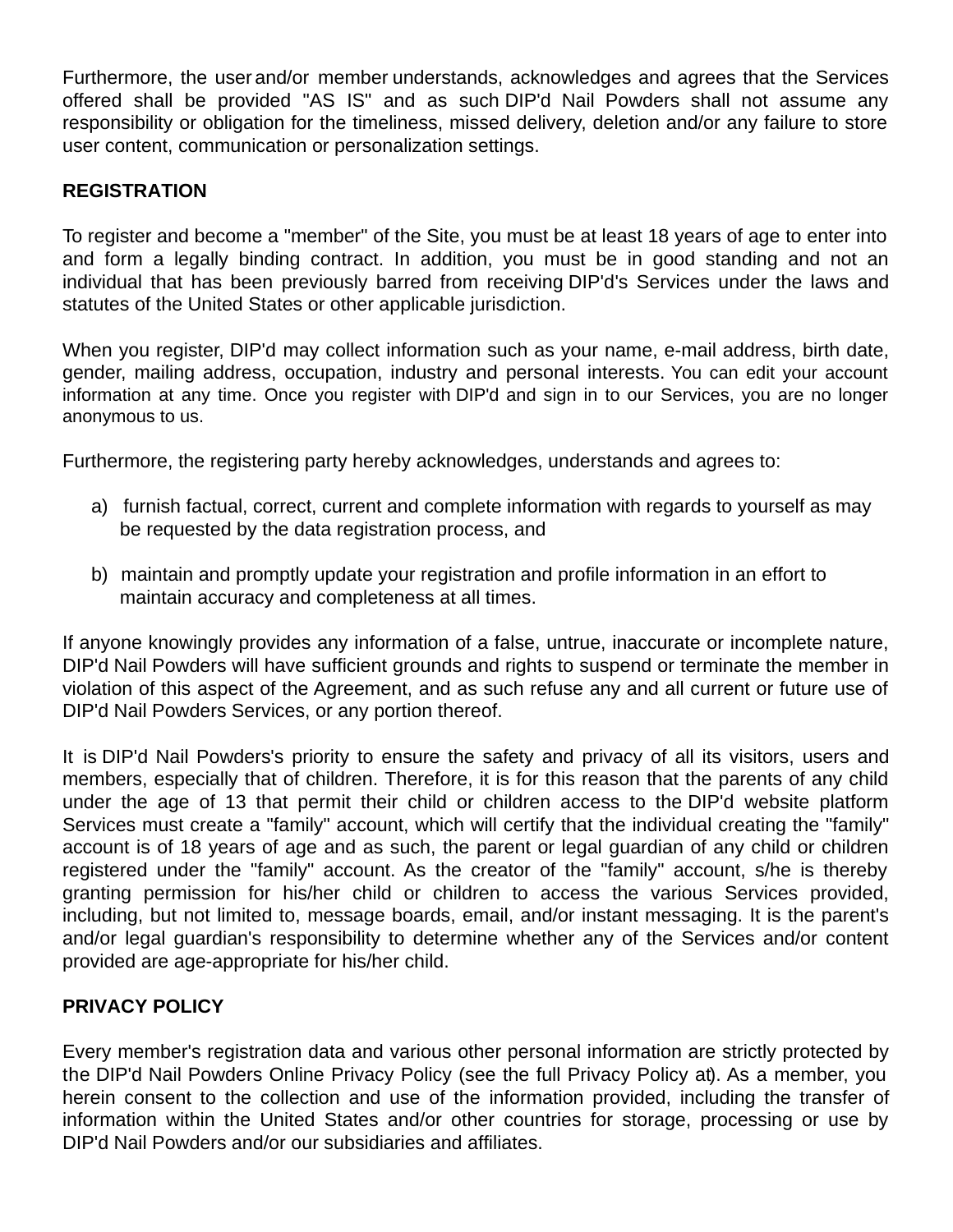## **MEMBER ACCOUNT, USERNAME, PASSWORD AND SECURITY**

When you set up an account, you are the sole authorized user of your account. You shall be responsible for maintaining the secrecy and confidentiality of your password and for all activities that transpire on or within your account. It is your responsibility for any act or omission of any user(s) that access your account information that, if undertaken by you, would be deemed a violation of the TOS. It shall be your responsibility to notify DIP'd Nail Powders immediately if you notice any unauthorized access or use of your account or password or any other breach of security. DIP'd Nail Powders shall not be held liable for any loss and/or damage arising from any failure to comply with this term and/or condition of the TOS.

#### **CONDUCT**

As a user or member of the Site, you herein acknowledge, understand and agree that all information, text, software, data, photographs, music, video, messages, tags or any other content, whether it is publicly or privately posted and/or transmitted, is the expressed sole responsibility of the individual from whom the content originated. In short, this means that you are solely responsible for any and all content posted, uploaded, emailed, transmitted or otherwise made available by way of the DIP'd Services, and as such, we do not guarantee the accuracy, integrity or quality of such content. It is expressly understood that by use of our Services, you may be exposed to content including, but not limited to, any errors or omissions in any content posted, and/or any loss or damage of any kind incurred as a result of the use of any content posted, emailed, transmitted or otherwise made available by DIP'd.

Furthermore, you herein agree not to make use ofDIP'd Nail Powders's Services for the purpose of:

- a) uploading, posting, emailing, transmitting, or otherwise making available any content that shall be deemed unlawful, harmful, threatening, abusive, harassing, tortious, defamatory, vulgar, obscene, libelous, or invasive of another's privacy or which is hateful, and/or racially, ethnically, or otherwise objectionable;
- b) causing harm to minors in any manner whatsoever;
- c) impersonating any individual or entity, including, but not limited to, anyDIP'd officials, forum leaders, guides or hosts or falsely stating or otherwise misrepresenting any affiliation with an individual or entity;
- d) forging captions, headings or titles or otherwise offering any content that you personally have no right to pursuant to any law nor having any contractual or fiduciary relationship with;
- e) uploading, posting, emailing, transmitting or otherwise offering any such content that may infringe upon any patent, copyright, trademark, or any other proprietary or intellectual rights of any other party;
- f) uploading, posting, emailing, transmitting or otherwise offering any content that you do not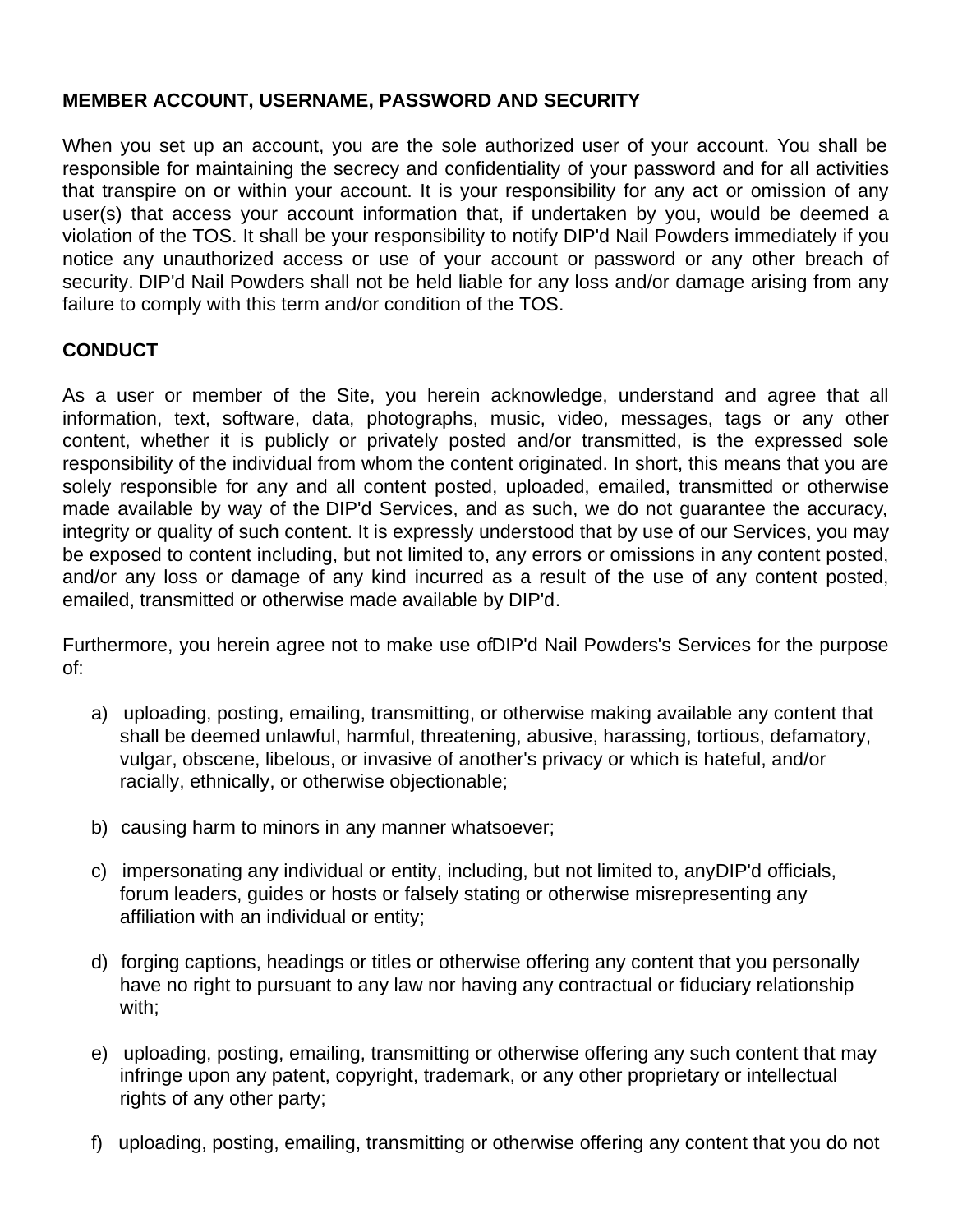personally have any right to offer pursuant to any law or in accordance with any contractual or fiduciary relationship;

- g) uploading, posting, emailing, transmitting, or otherwise offering any unsolicited or unauthorized advertising, promotional flyers, "junk mail," "spam," or any other form of solicitation, except in any such areas that may have been designated for such purpose;
- h) uploading, posting, emailing, transmitting, or otherwise offering any source that may contain a software virus or other computer code, any files and/or programs which have been designed to interfere, destroy and/or limit the operation of any computer software, hardware, or telecommunication equipment;
- i) disrupting the normal flow of communication, or otherwise acting in any manner that would negatively affect other users' ability to participate in any real time interactions;
- j) interfering with or disrupting anyDIP'd Nail Powders Services, servers and/or networks that may be connected or related to our website, including, but not limited to, the use of any device software and/or routine to bypass the robot exclusion headers;
- k) intentionally or unintentionally violating any local, state, federal, national or international law, including, but not limited to, rules, guidelines, and/or regulations decreed by the U.S. Securities and Exchange Commission, in addition to any rules of any nation or other securities exchange, that would include without limitation, the New York Stock Exchange, the American Stock Exchange, or the NASDAQ, and any regulations having the force of law;
- l) providing informational support or resources, concealing and/or disguising the character, location, and or source to any organization delegated by the United States government as a "foreign terrorist organization" in accordance to Section 219 of the Immigration Nationality Act;
- m) "stalking" or with the intent to otherwise harass another individual; and/or
- n) collecting or storing of any personal data relating to any other member or user in connection with the prohibited conduct and/or activities which have been set forth in the aforementioned paragraphs.

DIP'd Nail Powders herein reserves the right to pre-screen, refuse and/or delete any content currently available through our Services. In addition, we reserve the right to remove and/or delete any such content that would violate the TOS or which would otherwise be considered offensive to other visitors, users and/or members.

DIP'd Nail Powders herein reserves the right to access, preserve and/or disclose member account information and/or content if it is requested to do so by law or in good faith belief that any such action is deemed reasonably necessary for:

a) compliance with any legal process;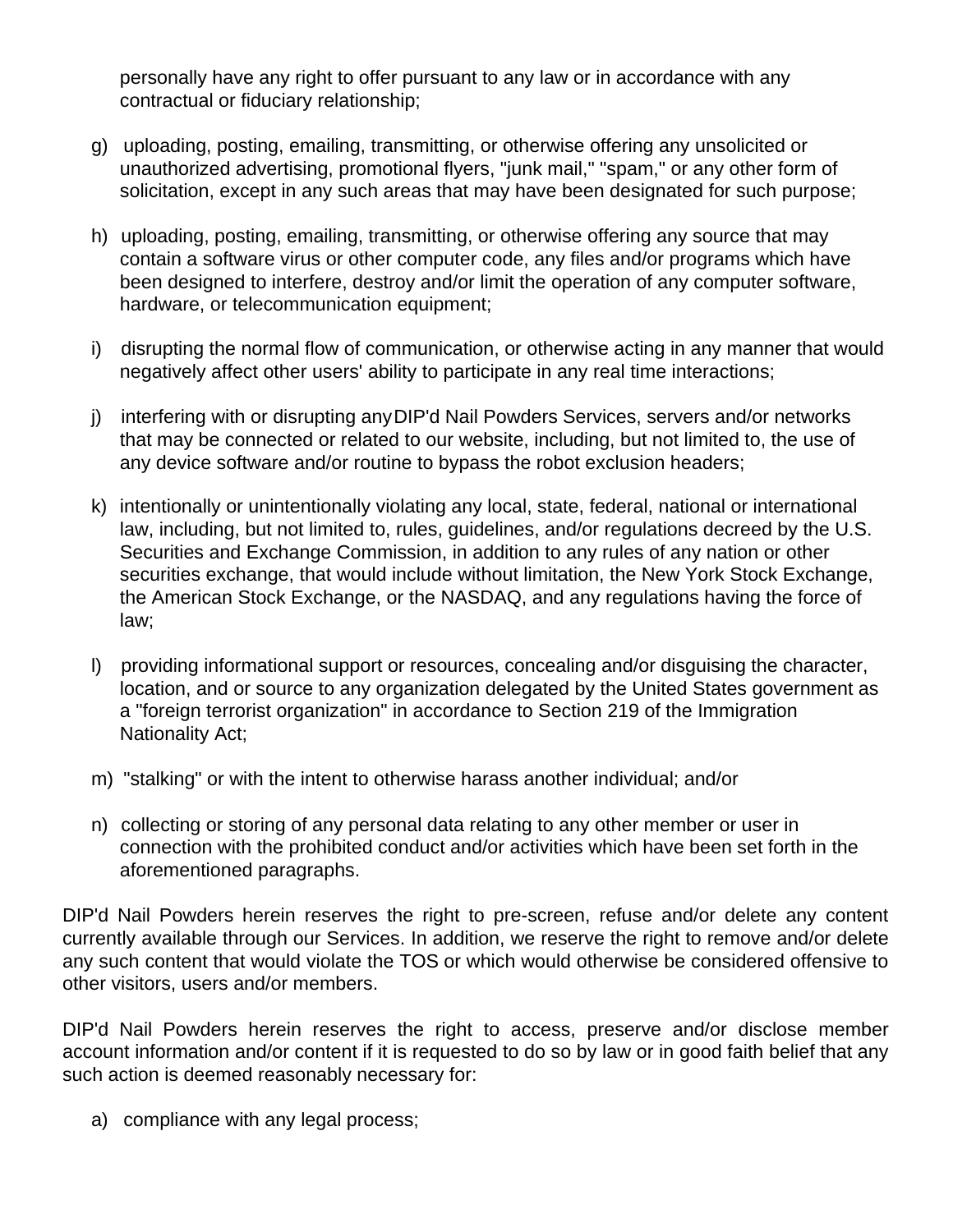- b) enforcement of the TOS;
- c) responding to any claim that therein contained content is in violation of the rights of any third party;
- d) responding to requests for customer service; or
- e) protecting the rights, property or the personal safety ofDIP'd Nail Powders, its visitors, users and members, including the general public.

DIP'd Nail Powders herein reserves the right to include the use of security components that may permit digital information or material to be protected, and that such use of information and/or material is subject to usage guidelines and regulations established by DIP'd Nail Powders or any other content providers supplying content services to DIP'd Nail Powders. You are hereby prohibited from making any attempt to override or circumvent any of the embedded usage rules in our Services. Furthermore, unauthorized reproduction, publication, distribution, or exhibition of any information or materials supplied by our Services, despite whether done so in whole or in part, is expressly prohibited.

#### **CAUTIONS FOR GLOBAL USE AND EXPORT AND IMPORT COMPLIANCE**

Due to the global nature of the internet, through the use of our network you hereby agree to comply with all local rules relating to online conduct and that which is considered acceptable Content. Uploading, posting and/or transferring of software, technology and other technical data may be subject to the export and import laws of the United States and possibly other countries. Through the use of our network, you thus agree to comply with all applicable export and import laws, statutes and regulations, including, but not limited to, the Export Administration Regulations [\(http://www.access.gpo.gov/bis/ear/ear\\_data.html](http://www.access.gpo.gov/bis/ear/ear_data.html)), as well as the sanctions control program of the United States (http://www.treasury.gov/resource[center/sanctions/Programs/Pages/Programs.aspx\).](http://www.treasury.gov/resource-center/sanctions/Programs/Pages/Programs.aspx) Furthermore, you state and pledge that you:

- a) are not on the list of prohibited individuals which may be identified on any government export exclusion report (<http://www.bis.doc.gov/complianceandenforcement/liststocheck.htm>) nor a member of any other government which may be part of an export-prohibited country identified in applicable export and import laws and regulations;
- b) agree not to transfer any software, technology or any other technical data through the use of our network Services to any export-prohibited country;
- c) agree not to use our website network Services for any military, nuclear, missile, chemical or biological weaponry end uses that would be a violation of the U.S. export laws; and
- d) agree not to post, transfer nor upload any software, technology or any other technical data which would be in violation of the U.S. or other applicable export and/or import laws.

## **CONTENT PLACED OR MADE AVAILABLE FOR COMPANY SERVICES**

DIP'd Nail Powders shall not lay claim to ownership of any content submitted by any visitor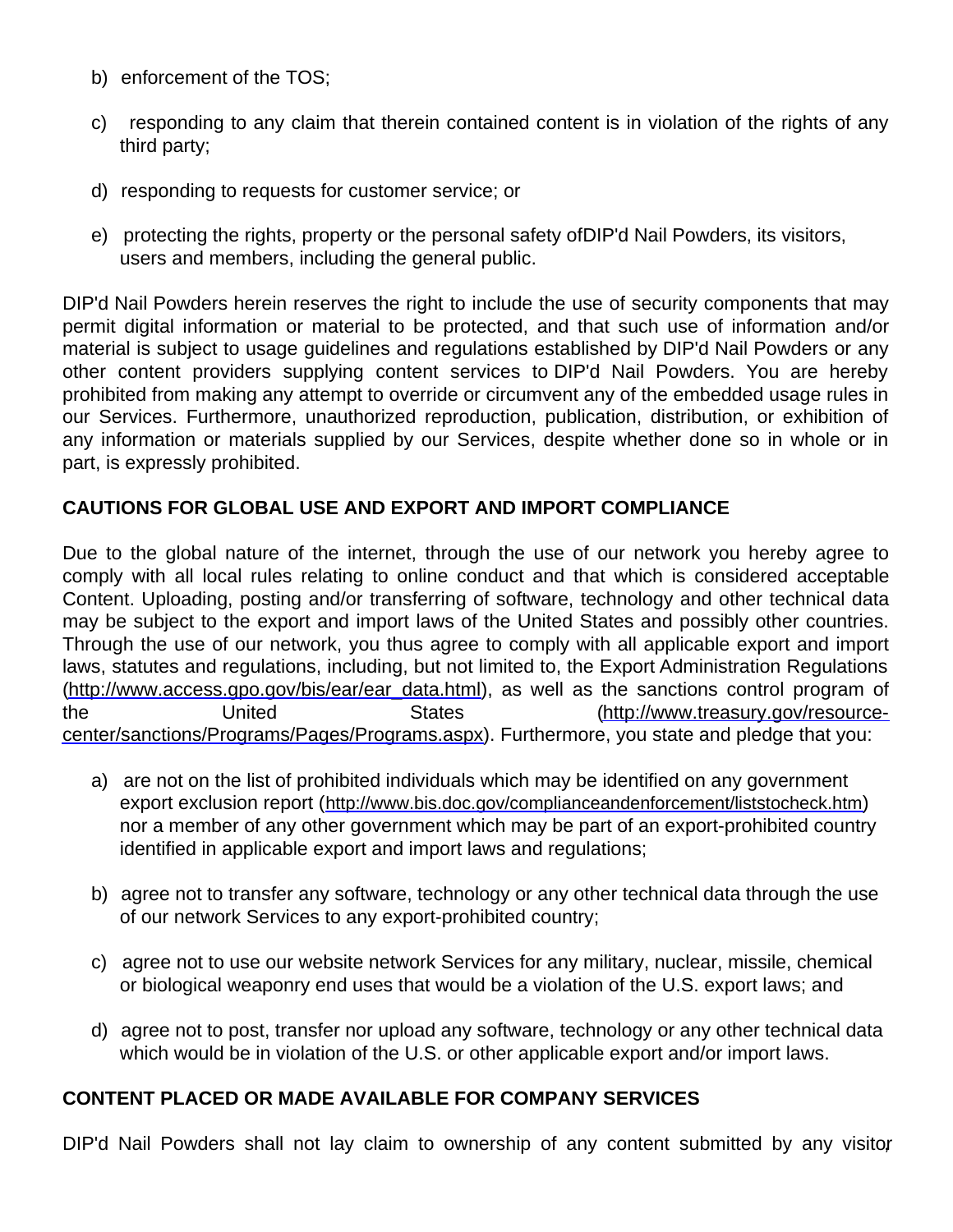member, or user, nor make such content available for inclusion on our website Services. Therefore, you hereby grant and allow for DIP'd Nail Powders the below listed worldwide, royaltyfree and non-exclusive licenses, as applicable:

- a) The content submitted or made available for inclusion on the publicly accessible areas of DIP'd Nail Powders's sites, the license provided to permit to use, distribute, reproduce, modify, adapt, publicly perform and/or publicly display said Content on our network Services is for the sole purpose of providing and promoting the specific area to which this content was placed and/or made available for viewing. This license shall be available so long as you are a member of DIP'd Nail Powders's sites, and shall terminate at such time when you elect to discontinue your membership.
- b) Photos, audio, video and/or graphics submitted or made available for inclusion on the publicly accessible areas of DIP'd Nail Powders's sites, the license provided to permit to use, distribute, reproduce, modify, adapt, publicly perform and/or publicly display said Content on our network Services are for the sole purpose of providing and promoting the specific area in which this content was placed and/or made available for viewing. This license shall be available so long as you are a member of DIP'd Nail Powders's sites and shall terminate at such time when you elect to discontinue your membership.
- c) For any other content submitted or made available for inclusion on the publicly accessible areas of DIP'd Nail Powders's sites, the continuous, binding and completely sub-licensable license which is meant to permit to use, distribute, reproduce, modify, adapt, publish, translate, publicly perform and/or publicly display said content, whether in whole or in part, and the incorporation of any such Content into other works in any arrangement or medium current used or later developed.

Those areas which may be deemed "publicly accessible" areas ofDIP'd Nail Powders's sites are those such areas of our network properties which are meant to be available to the general public, and which would include message boards and groups that are openly available to both users and members.

# **CONTRIBUTIONS TO COMPANY WEBSITE**

DIP'd Nail Powders provides an area for our users and members to contribute feedback to our website. When you submit ideas, documents, suggestions and/or proposals ("Contributions") to our site, you acknowledge and agree that:

- a) your contributions do not contain any type of confidential or proprietary information;
- b) DIP'd shall not be liable or under any obligation to ensure or maintain confidentiality, expressed or implied, related to any Contributions;
- c) DIP'd shall be entitled to make use of and/or disclose any such Contributions in any such manner as they may see fit;
- d) the contributor's Contributions shall automatically become the sole property ofDIP'd; and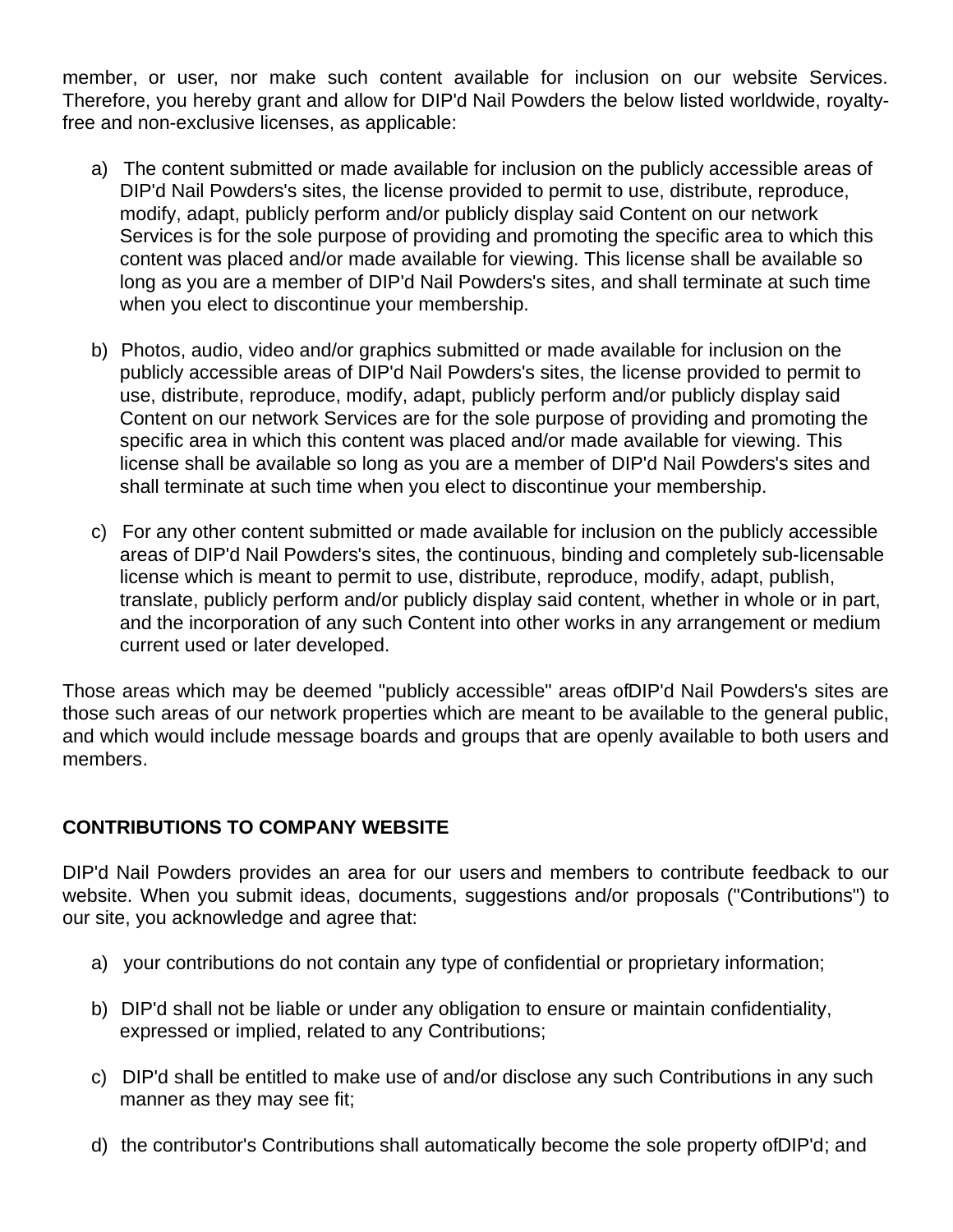e) DIP'd is under no obligation to either compensate or provide any form of reimbursement in any manner or nature.

#### **INDEMNITY**

All users and/or members herein agree to insure and holdDIP'd Nail Powders, our subsidiaries, affiliates, agents, employees, officers, partners and/or licensors blameless or not liable for any claim or demand, which may include, but is not limited to, reasonable attorney fees made by any third party which may arise from any content a member or user of our site may submit, post, modify, transmit or otherwise make available through our Services, the use of DIP'd Services or your connection with these Services, your violations of the Terms of Service and/or your violation of any such rights of another person.

## **COMMERCIAL REUSE OF SERVICES**

The member or user herein agrees not to replicate, duplicate, copy, trade, sell, resell nor exploit for any commercial reason any part, use of, or access to DIP'd's sites.

# **USE AND STORAGE GENERAL PRACTICES**

You herein acknowledge that DIP'd Nail Powders may set up any such practices and/or limits regarding the use of our Services, without limitation of the maximum number of days that any email, message posting or any other uploaded content shall be retained by DIP'd Nail Powders, nor the maximum number of email messages that may be sent and/or received by any member, the maximum volume or size of any email message that may be sent from or may be received by an account on our Service, the maximum disk space allowable that shall be allocated on DIP'd Nail Powders's servers on the member's behalf, and/or the maximum number of times and/or duration that any member may access our Services in a given period of time. In addition, you also agree that DIP'd Nail Powders has absolutely no responsibility or liability for the removal or failure to maintain storage of any messages and/or other communications or content maintained or transmitted by our Services. You also herein acknowledge that we reserve the right to delete or remove any account that is no longer active for an extended period of time. Furthermore, DIP'd Nail Powders shall reserve the right to modify, alter and/or update these general practices and limits at our discretion.

#### **MODIFICATIONS**

DIP'd Nail Powders shall reserve the right at any time it may deem fit, to modify, alter and or discontinue, whether temporarily or permanently, our service, or any part thereof, with or without prior notice. In addition, we shall not be held liable to you or to any third party for any such alteration, modification, suspension and/or discontinuance of our Services, or any part thereof.

#### **TERMINATION**

As a member of www.dipdnails.com, you may cancel or terminate your account, associated email address and/or access to our Services by submitting a cancellation or termination request to dipdnails@gmail.com.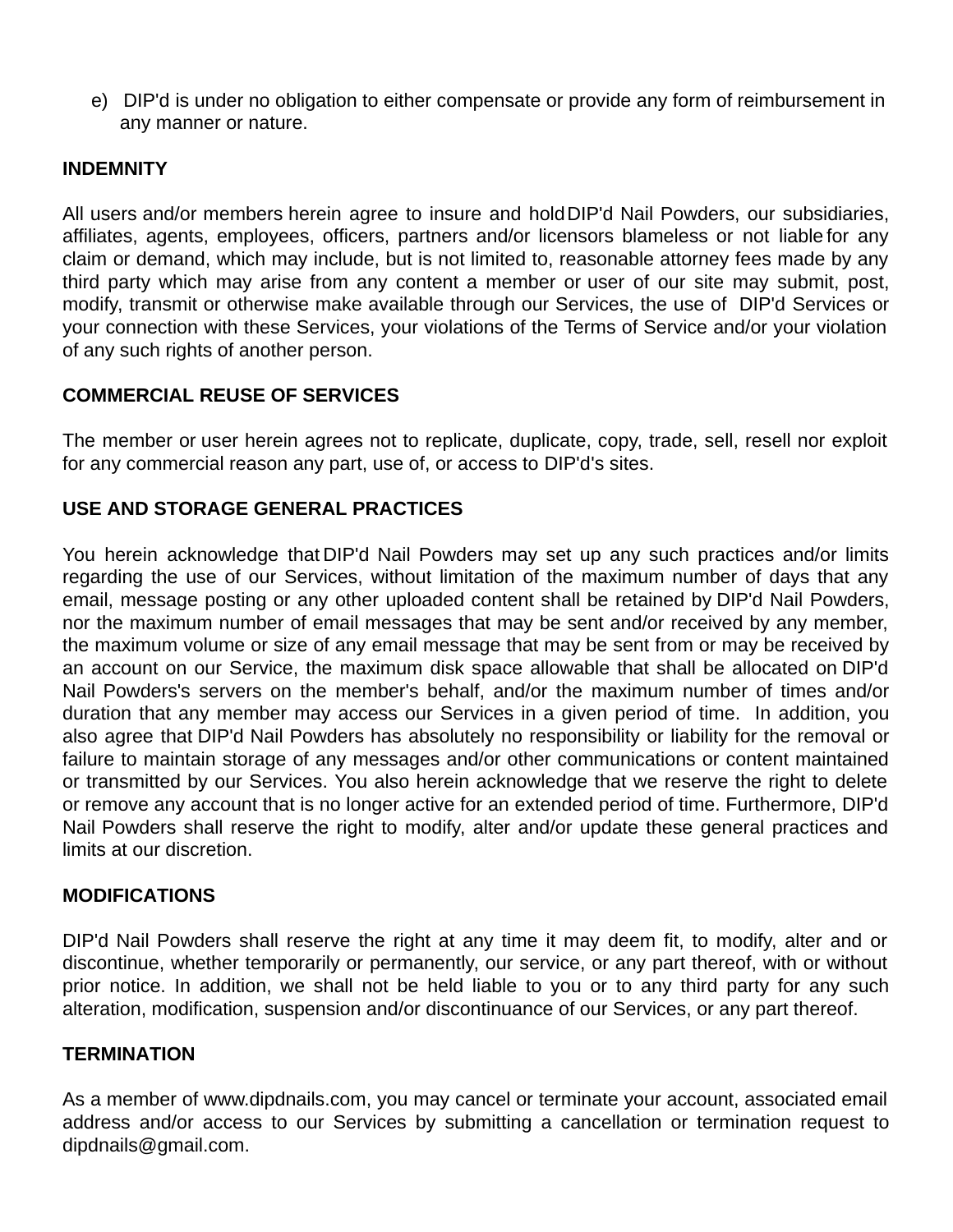As a member, you agree that DIP'd Nail Powders may, without any prior written notice, immediately suspend, terminate, discontinue and/or limit your account, any email associated with your account, and access to any of our Services. The cause for such termination, discontinuance, suspension and/or limitation of access shall include, but is not limited to:

- a) any breach or violation of our TOS or any other incorporated agreement, regulation and/or guideline;
- b) by way of requests from law enforcement or any other governmental agencies;
- c) the discontinuance, alteration and/or material modification to our Services, or any part thereof;
- d) unexpected technical or security issues and/or problems;
- e) any extended periods of inactivity;
- f) any engagement by you in any fraudulent or illegal activities; and/or
- g) the nonpayment of any associated fees that may be owed by you in connection with your www.dipdnails.com account Services.

Furthermore, you herein agree that any and all terminations, suspensions, discontinuances, and or limitations of access for cause shall be made at our sole discretion and that we shall not be liable to you or any other third party with regards to the termination of your account, associated email address and/or access to any of our Services.

The termination of your account with www.dipdnails.com shall include any and/or all of the following:

- a) the removal of any access to all or part of the Services offered within www.dipdnails.com;
- b) the deletion of your password and any and all related information, files, and any such content that may be associated with or inside your account, or any part thereof; and
- c) the barring of any further use of all or part of our Services.

# **ADVERTISERS**

Any correspondence or business dealings with, or the participation in any promotions of, advertisers located on or through our Services, which may include the payment and/or delivery of such related goods and/or Services, and any such other term, condition, warranty and/or representation associated with such dealings, are and shall be solely between you and any such advertiser. Moreover, you herein agree that DIP'd Nail Powders shall not be held responsible or liable for any loss or damage of any nature or manner incurred as a direct result of any such dealings or as a result of the presence of such advertisers on our website.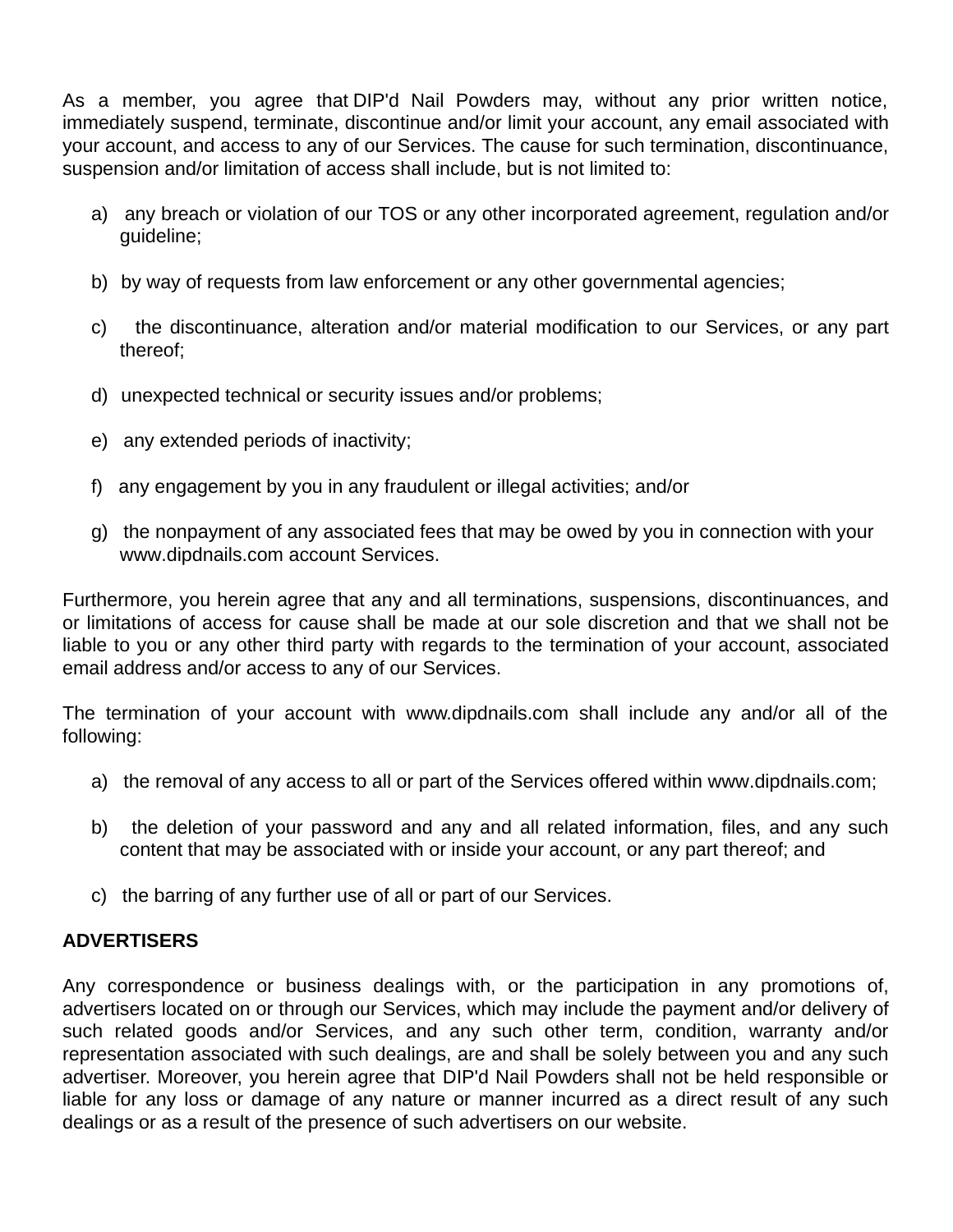# **LINKS**

Either DIP'd Nail Powders or any third parties may provide links to other websites and/or resources. Thus, you acknowledge and agree that we are not responsible for the availability of any such external sites or resources, and as such, we do not endorse nor are we responsible or liable for any content, products, advertising or any other materials, on or available from such third party sites or resources. Furthermore, you acknowledge and agree that DIP'd Nail Powders shall not be responsible or liable, directly or indirectly, for any such damage or loss which may be a result of, caused or allegedly to be caused by or in connection with the use of or the reliance on any such content, goods or Services made available on or through any such site or resource.

## **PROPRIETARY RIGHTS**

You do hereby acknowledge and agree that DIP'd Nail Powders's Services and any essential software that may be used in connection with our Services ("Software") shall contain proprietary and confidential material that is protected by applicable intellectual property rights and other laws. Furthermore, you herein acknowledge and agree that any Content which may be contained in any advertisements or information presented by and through our Services or by advertisers is protected by copyrights, trademarks, patents or other proprietary rights and laws. Therefore, except for that which is expressly permitted by applicable law or as authorized by DIP'd Nail Powders or such applicable licensor, you agree not to alter, modify, lease, rent, loan, sell, distribute, transmit, broadcast, publicly perform and/or created any plagiaristic works which are based on DIP'd Nail Powders Services (e.g. Content or Software), in whole or part.

DIP'd Nail Powders herein has granted you personal, non-transferable and non-exclusive rights and/or license to make use of the object code or our Software on a single computer, as long as you do not, and shall not, allow any third party to duplicate, alter, modify, create or plagiarize work from, reverse engineer, reverse assemble or otherwise make an attempt to locate or discern any source code, sell, assign, sublicense, grant a security interest in and/or otherwise transfer any such right in the Software. Furthermore, you do herein agree not to alter or change the Software in any manner, nature or form, and as such, not to use any modified versions of the Software, including and without limitation, for the purpose of obtaining unauthorized access to our Services. Lastly, you also agree not to access or attempt to access our Services through any means other than through the interface which is provided by DIP'd Nail Powders for use in accessing our Services.

#### **WARRANTY DISCLAIMERS**

YOU HEREIN EXPRESSLY ACKNOWLEDGE AND AGREE THAT:

a) THE USE OF DIP'D NAIL POWDERS SERVICES AND SOFTWARE ARE AT THE SOLE RISK BY YOU. OUR SERVICES AND SOFTWARE SHALL BE PROVIDED ON AN "AS IS" AND/OR "AS AVAILABLE" BASIS. DIP'D NAIL POWDERS AND OUR SUBSIDIARIES, AFFILIATES, OFFICERS, EMPLOYEES, AGENTS, PARTNERS AND LICENSORS EXPRESSLY DISCLAIM ANY AND ALL WARRANTIES OF ANY KIND WHETHER EXPRESSED OR IMPLIED, INCLUDING, BUT NOT LIMITED TO ANY IMPLIED WARRANTIES OF TITLE, MERCHANTABILITY, FITNESS FOR A PARTICULAR PURPOSE AND NON-INFRINGEMENT.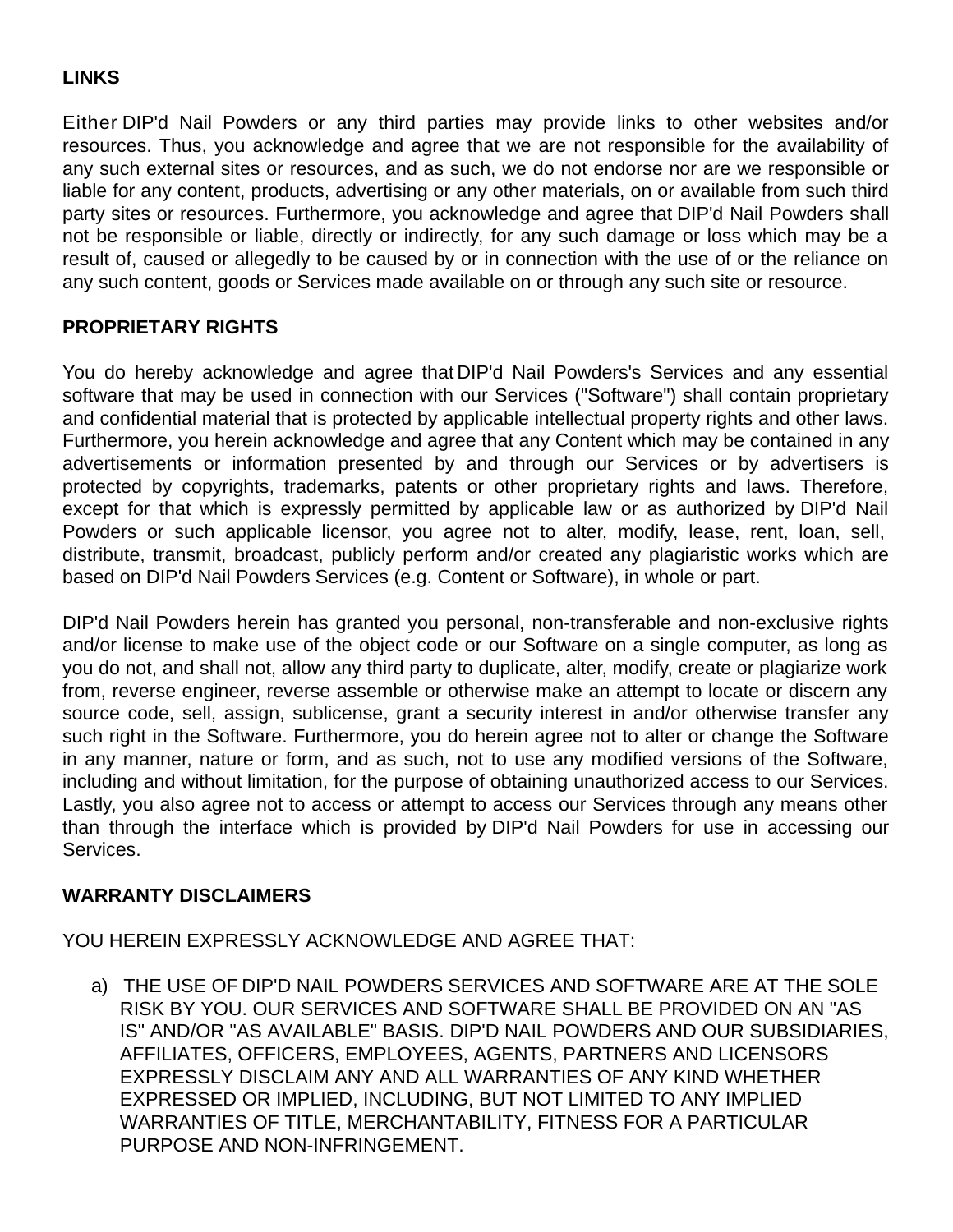- b) DIP'D NAIL POWDERS AND OUR SUBSIDIARIES, OFFICERS, EMPLOYEES, AGENTS, PARTNERS AND LICENSORS MAKE NO SUCH WARRANTIES THAT (i) DIP'D NAIL POWDERS SERVICES OR SOFTWARE WILL MEET YOUR REQUIREMENTS; (ii)DIP'D NAIL POWDERS SERVICES OR SOFTWARE SHALL BE UNINTERRUPTED, TIMELY, SECURE OR ERROR-FREE; (iii) THAT SUCH RESULTS WHICH MAY BE OBTAINED FROM THE USE OF THE DIP'D NAIL POWDERS SERVICES OR SOFTWARE WILL BE ACCURATE OR RELIABLE; (iv) QUALITY OF ANY PRODUCTS, SERVICES, ANY INFORMATION OR OTHER MATERIAL WHICH MAY BE PURCHASED OR OBTAINED BY YOU THROUGH OUR SERVICES OR SOFTWARE WILL MEET YOUR EXPECTATIONS; AND (v) THAT ANY SUCH ERRORS CONTAINED IN THE SOFTWARE SHALL BE CORRECTED.
- c) ANY INFORMATION OR MATERIAL DOWNLOADED OR OTHERWISE OBTAINED BY WAY OF DIP'D NAIL POWDERS SERVICES OR SOFTWARE SHALL BE ACCESSED BY YOUR SOLE DISCRETION AND SOLE RISK, AND AS SUCH YOU SHALL BE SOLELY RESPONSIBLE FOR AND HEREBY WAIVE ANY AND ALL CLAIMS AND CAUSES OF ACTION WITH RESPECT TO ANY DAMAGE TO YOUR COMPUTER AND/OR INTERNET ACCESS, DOWNLOADING AND/OR DISPLAYING, OR FOR ANY LOSS OF DATA THAT COULD RESULT FROM THE DOWNLOAD OF ANY SUCH INFORMATION OR MATERIAL.
- d) NO ADVICE AND/OR INFORMATION, DESPITE WHETHER WRITTEN OR ORAL, THAT MAY BE OBTAINED BY YOU FROM DIP'D NAIL POWDERS OR BY WAY OF OR FROM OUR SERVICES OR SOFTWARE SHALL CREATE ANY WARRANTY NOT EXPRESSLY STATED IN THE TOS.
- e) A SMALL PERCENTAGE OF SOME USERS MAY EXPERIENCE SOME DEGREE OF EPILEPTIC SEIZURE WHEN EXPOSED TO CERTAIN LIGHT PATTERNS OR BACKGROUNDS THAT MAY BE CONTAINED ON A COMPUTER SCREEN OR WHILE USING OUR SERVICES. CERTAIN CONDITIONS MAY INDUCE A PREVIOUSLY UNKNOWN CONDITION OR UNDETECTED EPILEPTIC SYMPTOM IN USERS WHO HAVE SHOWN NO HISTORY OF ANY PRIOR SEIZURE OR EPILEPSY. SHOULD YOU, ANYONE YOU KNOW OR ANYONE IN YOUR FAMILY HAVE AN EPILEPTIC CONDITION, PLEASE CONSULT A PHYSICIAN IF YOU EXPERIENCE ANY OF THE FOLLOWING SYMPTOMS WHILE USING OUR SERVICES: DIZZINESS, ALTERED VISION, EYE OR MUSCLE TWITCHES, LOSS OF AWARENESS, DISORIENTATION, ANY INVOLUNTARY MOVEMENT, OR CONVULSIONS.

## **LIMITATION OF LIABILITY**

YOU EXPLICITLY ACKNOWLEDGE, UNDERSTAND AND AGREE THAT DIP'D NAIL POWDERS AND OUR SUBSIDIARIES, AFFILIATES, OFFICERS, EMPLOYEES, AGENTS, PARTNERS AND LICENSORS SHALL NOT BE LIABLE TO YOU FOR ANY PUNITIVE, INDIRECT, INCIDENTAL, SPECIAL, CONSEQUENTIAL OR EXEMPLARY DAMAGES, INCLUDING, BUT NOT LIMITED TO, DAMAGES WHICH MAY BE RELATED TO THE LOSS OF ANY PROFITS, GOODWILL, USE, DATA AND/OR OTHER INTANGIBLE LOSSES, EVEN THOUGH WE MAY HAVE BEEN ADVISED OF SUCH POSSIBILITY THAT SAID DAMAGES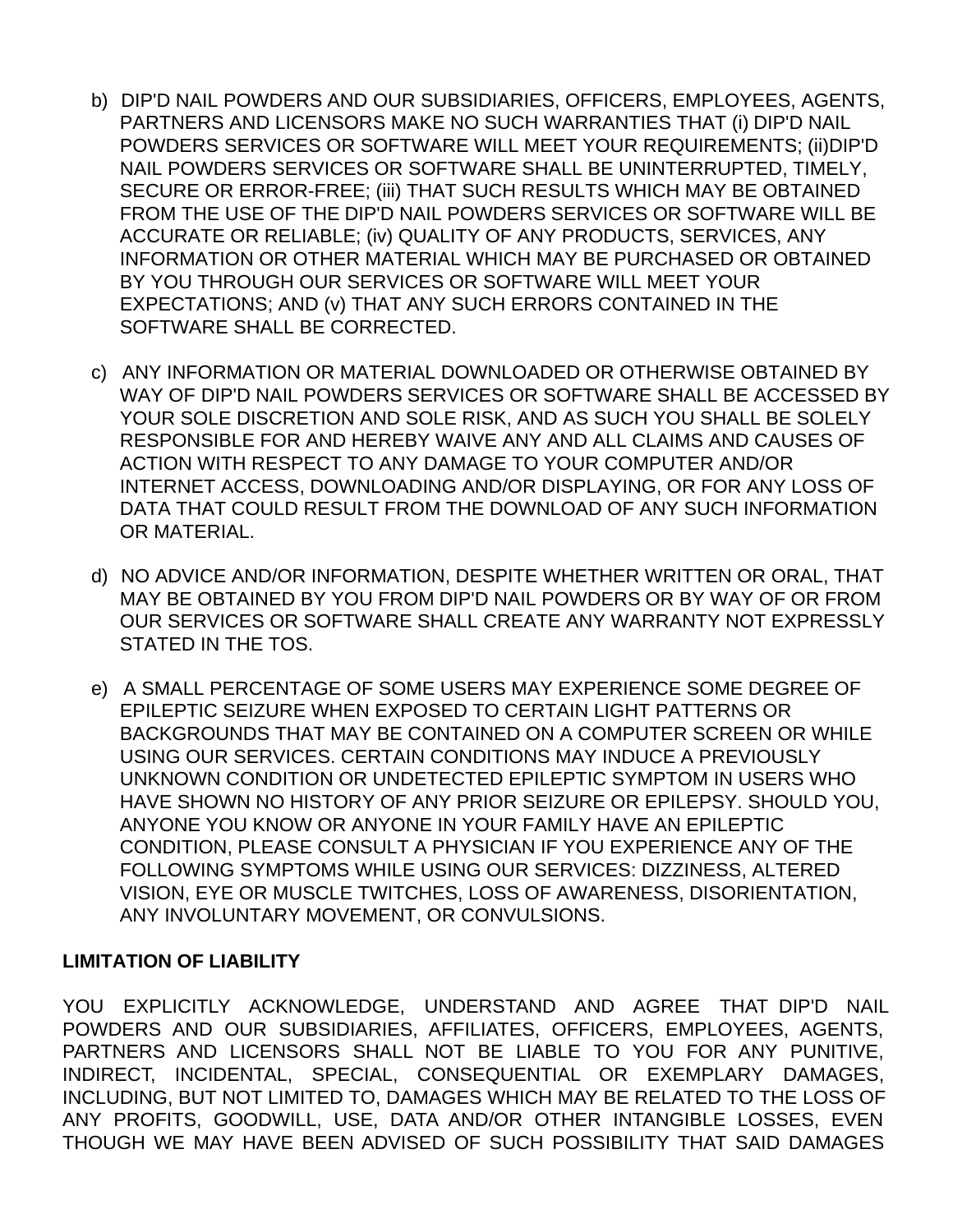MAY OCCUR, AND RESULT FROM:

- a) THE USE OR INABILITY TO USE OUR SERVICE;
- b) THE COST OF PROCURING SUBSTITUTE GOODS AND SERVICES;
- c) UNAUTHORIZED ACCESS TO OR THE ALTERATION OF YOUR TRANSMISSIONS AND/OR DATA;
- d) STATEMENTS OR CONDUCT OF ANY SUCH THIRD PARTY ON OUR SERVICE;
- e) AND ANY OTHER MATTER WHICH MAY BE RELATED TO OUR SERVICE.

# **RELEASE**

In the event you have a dispute, you agree to releaseDIP'd Nail Powders (and its officers, directors, employees, agents, parent subsidiaries, affiliates, co-branders, partners and any other third parties) from claims, demands and damages (actual and consequential) of every kind and nature, known and unknown, suspected or unsuspected, disclosed and undisclosed, arising out of or in any way connected to such dispute.

# **SPECIAL ADMONITION RELATED TO FINANCIAL MATTERS**

Should you intend to create or to join any service, receive or request any such news, messages, alerts or other information from our Services concerning companies, stock quotes, investments or securities, please review the above Sections Warranty Disclaimers and Limitations of Liability again. In addition, for this particular type of information, the phrase "Let the investor beware" is appropriate. DIP'd Nail Powders's content is provided primarily for informational purposes, and no content that shall be provided or included in our Services is intended for trading or investing purposes. DIP'd Nail Powders and our licensors shall not be responsible or liable for the accuracy, usefulness or availability of any information transmitted and/or made available by way of our Services, and shall not be responsible or liable for any trading and/or investment decisions based on any such information.

## **EXCLUSION AND LIMITATIONS**

THERE ARE SOME JURISDICTIONS WHICH DO NOT ALLOW THE EXCLUSION OF CERTAIN WARRANTIES OR THE LIMITATION OF EXCLUSION OF LIABILITY FOR INCIDENTAL OR CONSEQUENTIAL DAMAGES. THEREFORE, SOME OF THE ABOVE LIMITATIONS OF SECTIONS WARRANTY DISCLAIMERS AND LIMITATION OF LIABILITY MAY NOT APPLY TO YOU.

## **THIRD PARTY BENEFICIARIES**

You herein acknowledge, understand and agree, unless otherwise expressly provided in this TOS, that there shall be no third-party beneficiaries to this agreement.

## **NOTICE**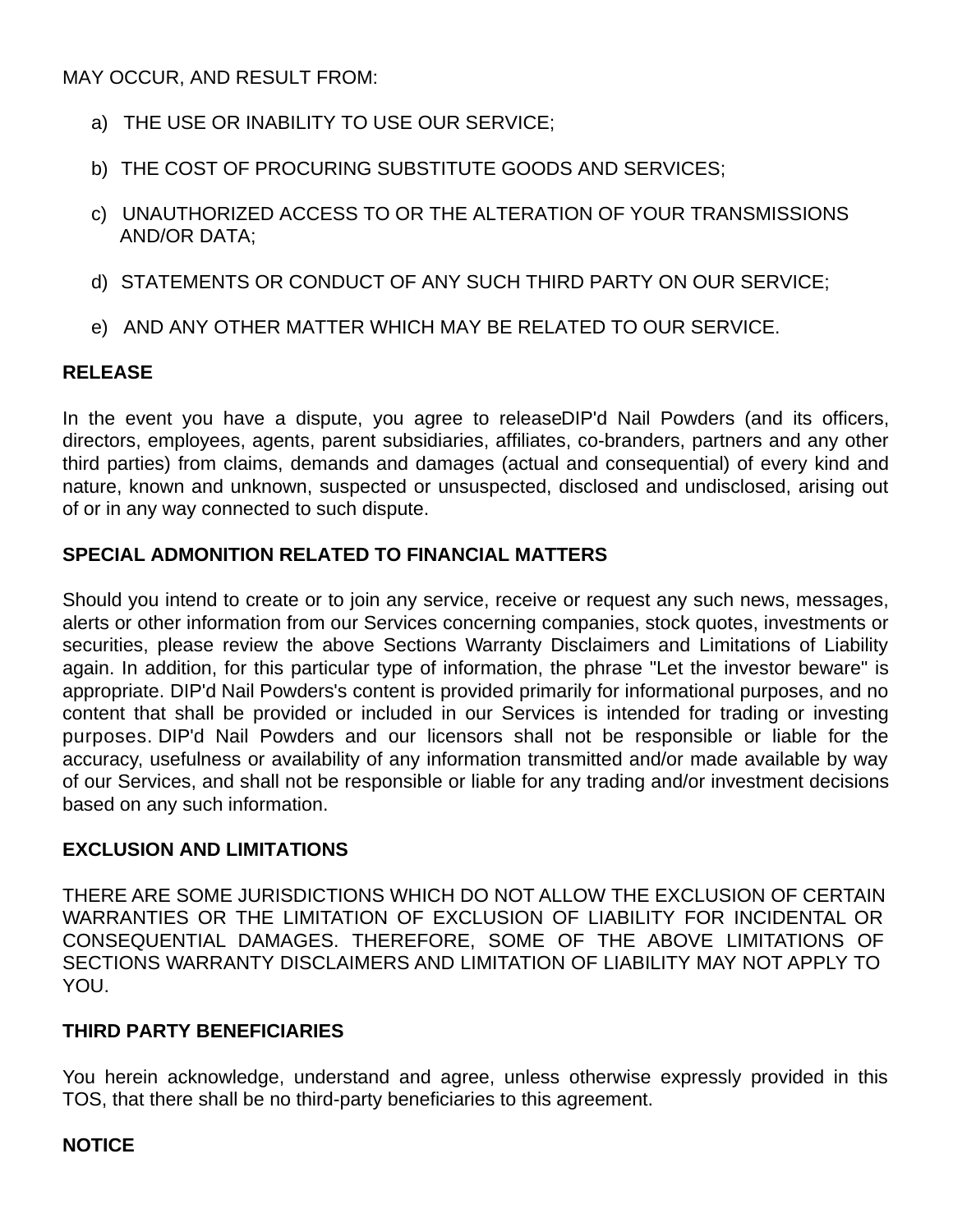DIP'd Nail Powders may furnish you with notices, including those with regards to any changes to the TOS, including but not limited to email, regular mail, MMS or SMS, text messaging, postings on our website Services, or other reasonable means currently known or any which may be herein after developed. Any such notices may not be received if you violate any aspects of the TOS by accessing our Services in an unauthorized manner. Your acceptance of this TOS constitutes your agreement that you are deemed to have received any and all notices that would have been delivered had you accessed our Services in an authorized manner.

## **TRADEMARK INFORMATION**

You herein acknowledge, understand and agree that all of theDIP'd Nail Powders trademarks, copyright, trade name, service marks, and other DIP'd Nail Powders logos and any brand features, and/or product and service names are trademarks and as such, are and shall remain the property of DIP'd Nail Powders. You herein agree not to display and/or use in any manner the DIP'd Nail Powders logo or marks without obtaining DIP'd Nail Powders's prior written consent.

## **COPYRIGHT OR INTELLECTUAL PROPERTY INFRINGEMENT CLAIMS NOTICE & PROCEDURES**

DIP'd Nail Powders will always respect the intellectual property of others, and we ask that all of our users do the same. With regards to appropriate circumstances and at its sole discretion, DIP'd Nail Powders may disable and/or terminate the accounts of any user who violates our TOS and/or infringes the rights of others. If you feel that your work has been duplicated in such a way that would constitute copyright infringement, or if you believe your intellectual property rights have been otherwise violated, you should provide to us the following information:

- a) The electronic or the physical signature of the individual that is authorized on behalf of the owner of the copyright or other intellectual property interest;
- b) A description of the copyrighted work or other intellectual property that you believe has been infringed upon;
- c) A description of the location of the site which you allege has been infringing upon your work;
- d) Your physical address, telephone number, and email address;
- e) A statement, in which you state that the alleged and disputed use of your work is not authorized by the copyright owner, its agents or the law;
- f) And finally, a statement, made under penalty of perjury, that the aforementioned information in your notice is truthful and accurate, and that you are the copyright or intellectual property owner, representative or agent authorized to act on the copyright or intellectual property owner's behalf.

The DIP'd Nail Powders Agent for notice of claims of copyright or other intellectual property infringement can be contacted as follows: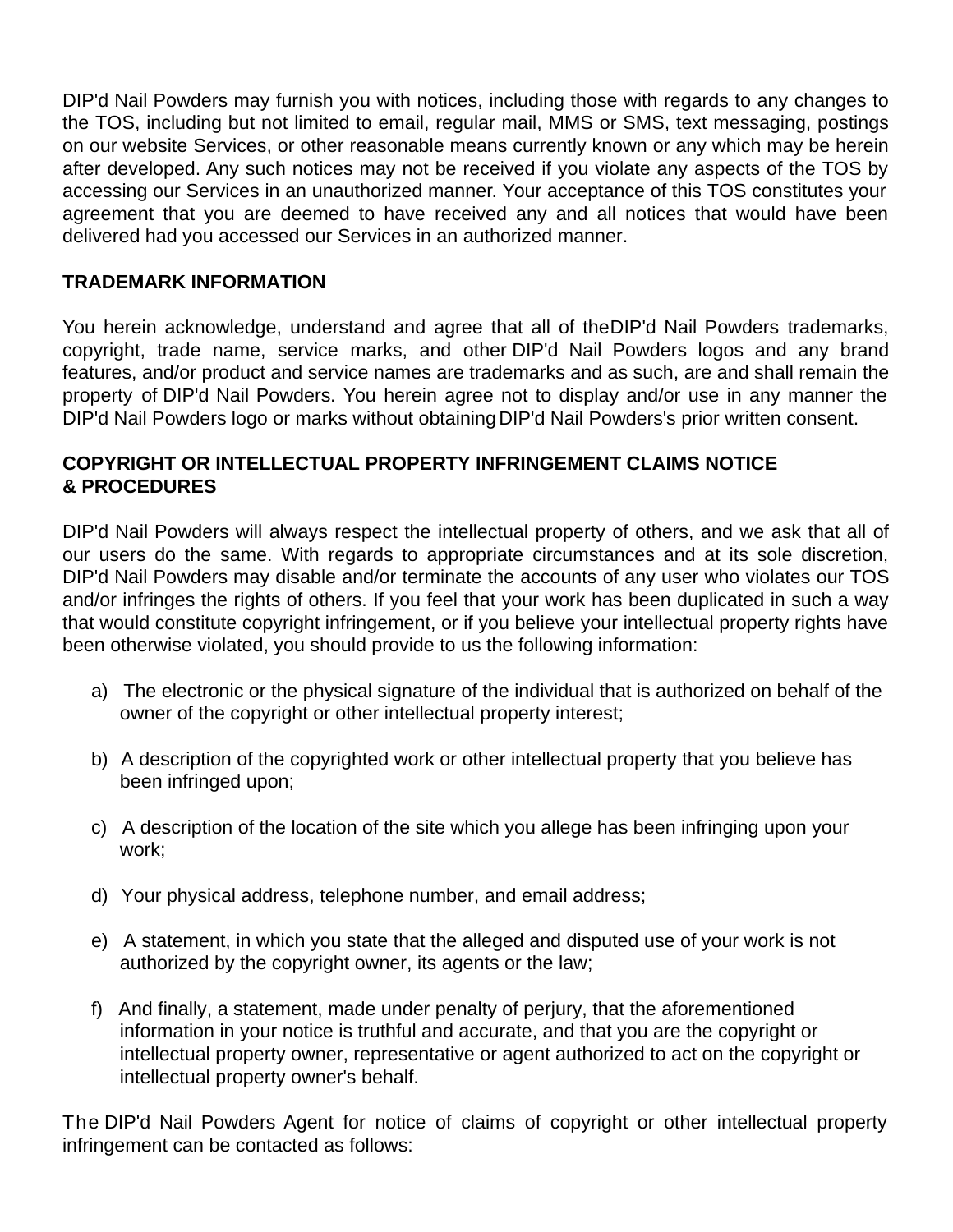Mailing Address: DIP'd Nail Powders Attn: Copyright Agent PO Box 7174 Wesley Chapel, Florida 33545

Telephone: Email: dipdnails@gmail.com

## **CLOSED CAPTIONING**

BE IT KNOWN, that DIP'd Nail Powders complies with all applicable Federal Communications Commission rules and regulations regarding the closed captioning of video content. For more information, please visit our website at www.dipdnails.com.

#### **GENERAL INFORMATION**

## *ENTIRE AGREEMENT*

This TOS constitutes the entire agreement between you andDIP'd Nail Powders and shall govern the use of our Services, superseding any prior version of this TOS between you and us with respect to DIP'd Nail Powders Services. You may also be subject to additional terms and conditions that may apply when you use or purchase certain other DIP'd Nail Powders Services, affiliate Services, third-party content or third-party software.

#### *CHOICE OF LAW AND FORUM*

It is at the mutual agreement of both you andDIP'd Nail Powders with regard to the TOS that the relationship between the parties shall be governed by the laws of the state of Florida without regard to its conflict of law provisions and that any and all claims, causes of action and/or disputes, arising out of or relating to the TOS, or the relationship between you andDIP'd Nail Powders, shall be filed within the courts having jurisdiction within the County ofPasco, Florida or the U.S. District Court located in said state. You and DIP'd Nail Powders agree to submit to the jurisdiction of the courts as previously mentioned, and agree to waive any and all objections to the exercise of jurisdiction over the parties by such courts and to venue in such courts.

## *WAIVER AND SEVERABILITY OF TERMS*

At any time, should DIP'd Nail Powders fail to exercise or enforce any right or provision of the TOS, such failure shall not constitute a waiver of such right or provision. If any provision of this TOS is found by a court of competent jurisdiction to be invalid, the parties nevertheless agree that the court should endeavor to give effect to the parties' intentions as reflected in the provision, and the other provisions of the TOS remain in full force and effect.

## *NO RIGHT OF SURVIVORSHIP NON-TRANSFERABILITY*

You acknowledge, understand and agree that your account is non-transferable and any rights to your ID and/or contents within your account shall terminate upon your death. Upon receipt of a copy of a death certificate, your account may be terminated and all contents therein permanently deleted.